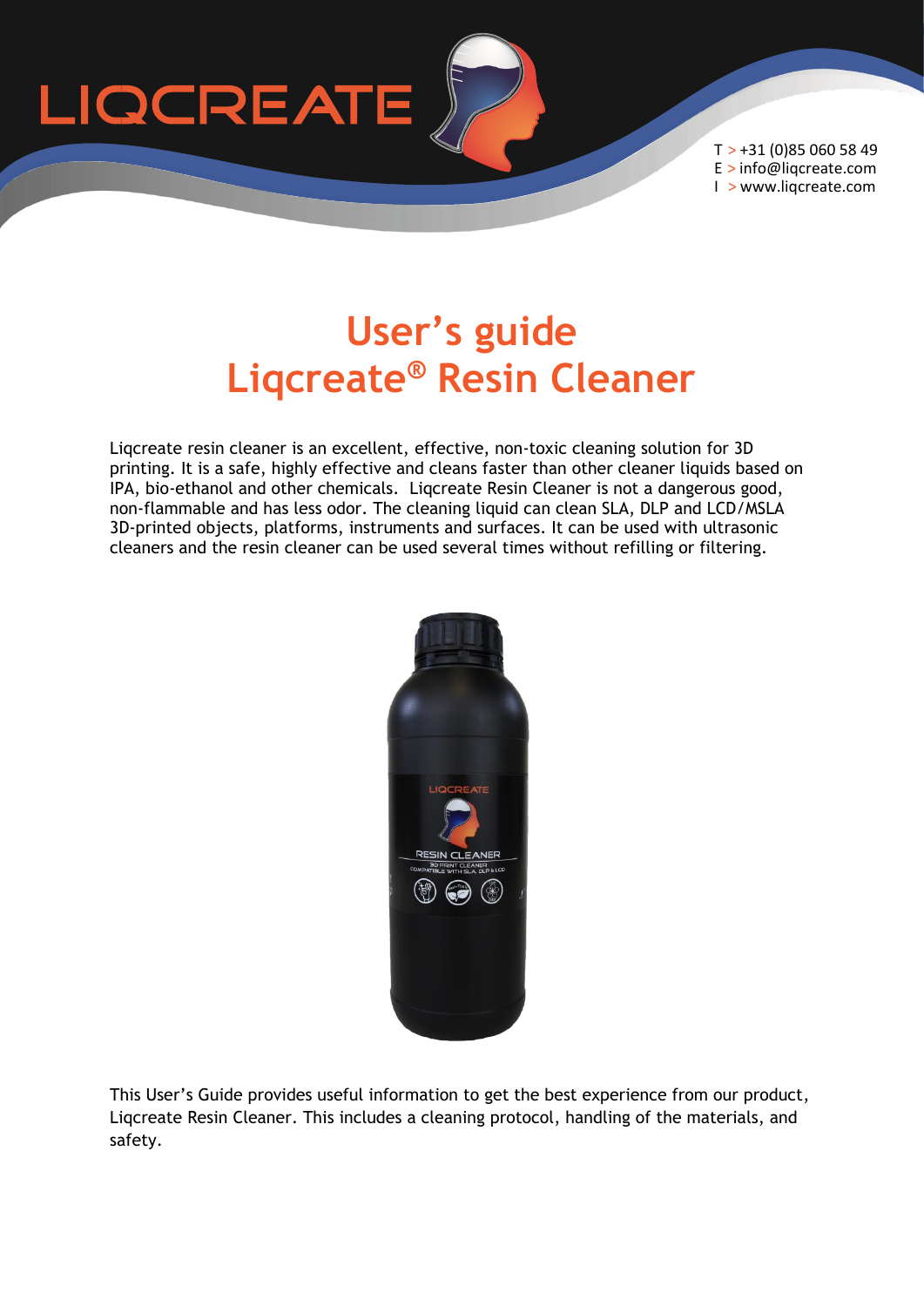

#### **Table of content**

| 2.3. When using a agitating container like the Form Wash or Anycubic Wash: 2 |  |
|------------------------------------------------------------------------------|--|
|                                                                              |  |
|                                                                              |  |
|                                                                              |  |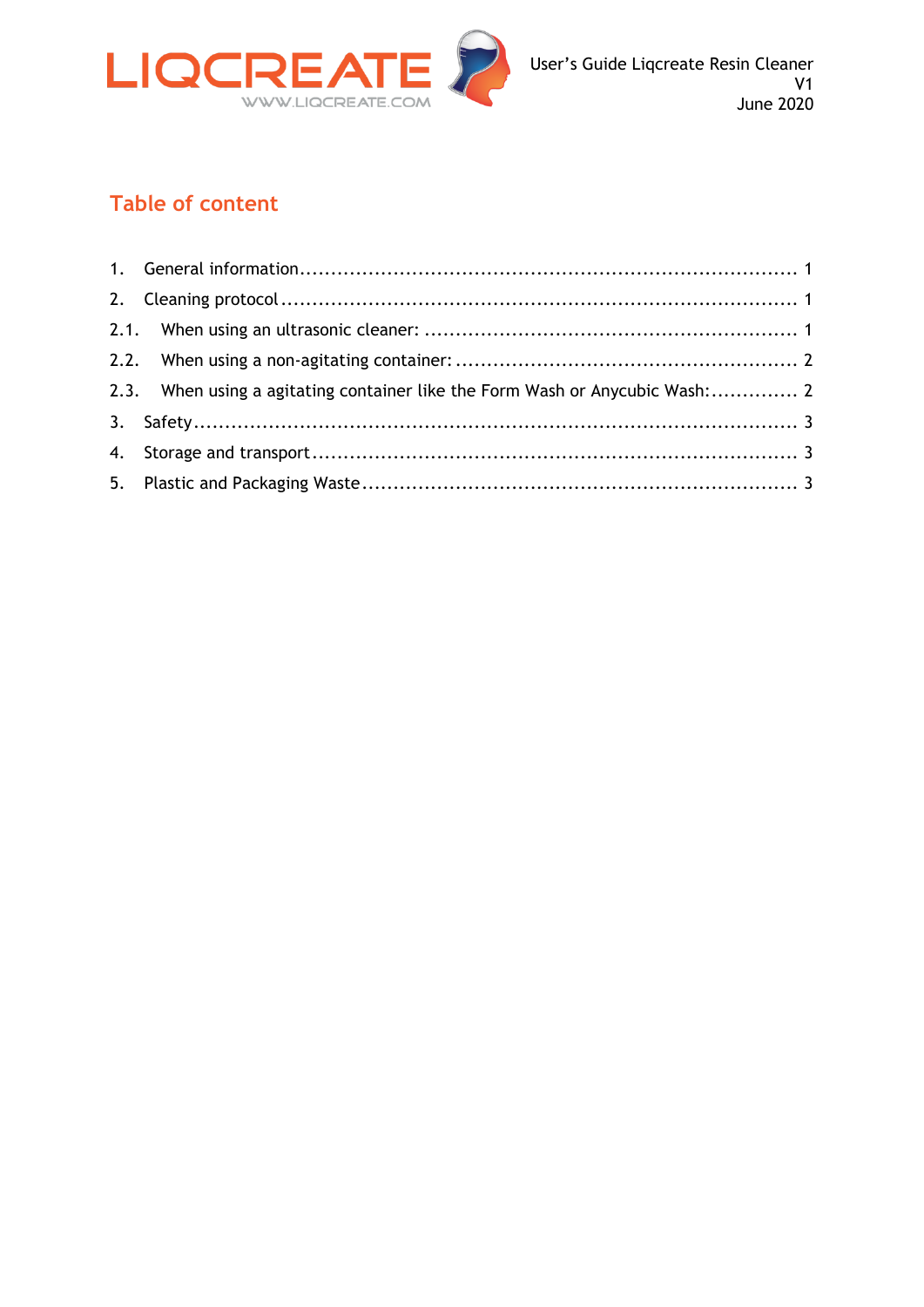

## <span id="page-2-0"></span>**1. General information**

Liqcreate resin cleaner is an excellent, effective, non-toxic cleaning solution for 3D printing. It is a safe, highly effective and cleans faster than other cleaner liquids based on IPA, bio-ethanol and other chemicals. Liqcreate Resin Cleaner is not a dangerous good, non-flammable and has less odor. The cleaning liquid can clean SLA, DLP and LCD printed objects, platforms, instruments and surfaces. It can be used with ultrasonic cleaners and the liquid can be used several times without refilling or filtering the resin cleaner.

## <span id="page-2-1"></span>**2. Cleaning protocol**

To get the best cleaning results the following steps are advised:



#### <span id="page-2-2"></span>**2.1. When using an ultrasonic cleaner:**

- 1) Remove the object from the platform.
- 2) Place the object in an ultrasonic cleaner with used Resin Cleaner.
- 3) Place the object in an second ultrasonic cleaner, with fresh Resin Cleaner. By using two separate containers the resin cleaner lasts longer.
- 4) Rinse and brush the parts with water.
- 5) Dry the parts.
- 6) UV post-cure the parts with the recommended post-curing settings.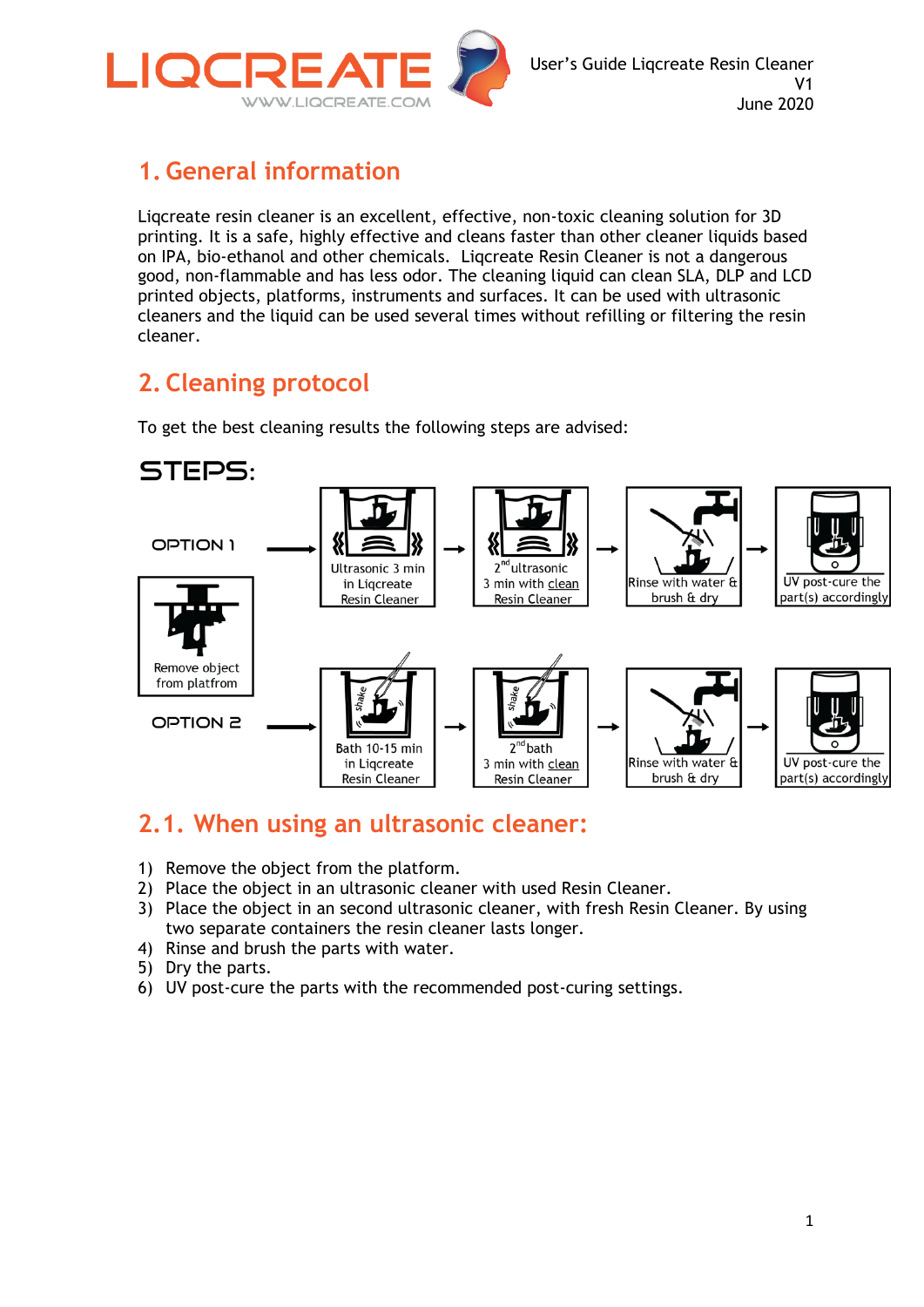

### <span id="page-3-0"></span>**2.2. When using a non-agitating container:**

- 1) Remove the object from the platform.
- 2) Place the object in a container with used Resin Cleaner and agitate manual for 10 minutes.
- 3) Place the object in an second container with fresh Resin Cleaner and manually agitate for 3 minutes. By using two separate containers the resin cleaner lasts longer.
- 4) Rinse and brush the parts with water.
- 5) Dry the parts.
- 6) UV post-cure the parts with the recommended post-curing settings.\

#### <span id="page-3-1"></span>**2.3. When using a agitating container like the Form Wash or Anycubic Wash:**

- 1) Remove the object from the platform.
- 2) Place the object in the container with used Resin Cleaner for 3 minutes under agitation.
- 3) Place the object in an second container with fresh Resin for 3 minutes under agitation By using two separate containers the resin cleaner lasts longer.
- 4) Rinse and brush the parts with water.
- 5) Dry the parts.
- 6) UV post-cure the parts with the recommended post-curing settings.

#### **Tips when working with Liqcreate Resin Cleaner**

Do not dilute Liqcreate Resin Cleaner with water. For best results, pre-wash in a separate container to remove excess resin. In case of skin contact: wash off with soap and water. Do not let (resin contaminated) product enter drains. Store below 30°C in closed container.

When using two different ultrasonic cleaners, one for the first wash (with used resin cleaner) and the second for the final wash (with fresh resin cleaner) better results will be achieved, and less Resin Cleaner will be needed.

Although Liqcreate Resin Cleaner is not classified as toxic and harmful for the environment, most resins are, therefore used resin cleaner residue (washing solvent and contaminated papers included) should be treated as chemical waste and disposed as such.

Due to the high boiling point of Liqcreate Resin Cleaner, the cleaner won't evaporate from surfaces like ethanol or IPA.